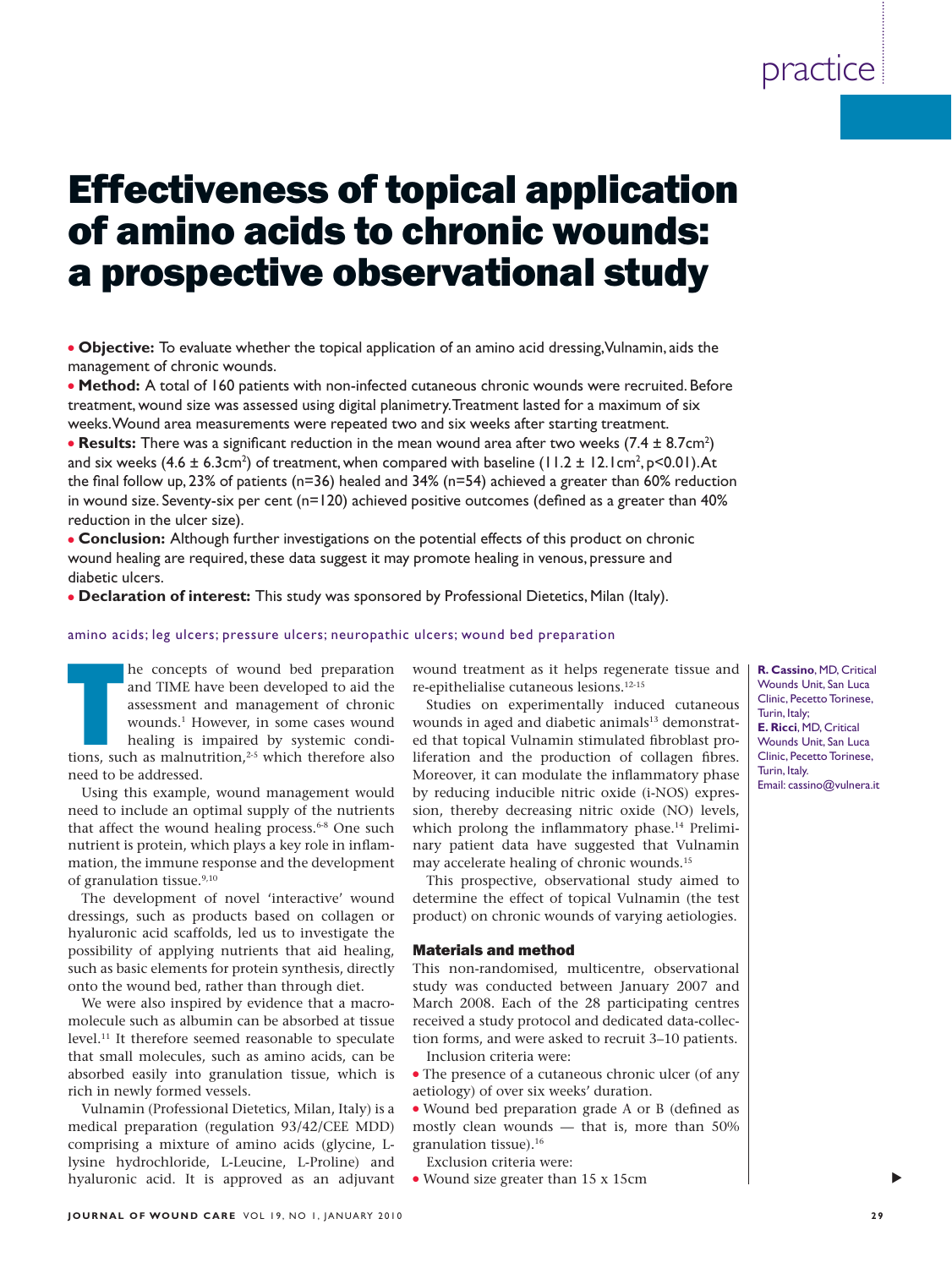|  |  |  |  | Table 1. Baseline patient demographic details |
|--|--|--|--|-----------------------------------------------|
|--|--|--|--|-----------------------------------------------|

|                                   | <b>Males</b>            | <b>Females</b>         |            |
|-----------------------------------|-------------------------|------------------------|------------|
| No. of patients (%)               | 66 (41.25)              | 94 (58.75)             |            |
| Age                               |                         |                        |            |
| Mean age (years) $\pm$ SD (range) | $72.9 \pm 10.2$ (37-91) | $77.7 \pm 9.6$ (55-94) | $p=0.0022$ |
| $<$ 65 years (n=20)               | 15.2%                   | 10.6%                  |            |
| 66–74 years ( $n=48$ )            | 39.4%                   | 23.4%                  |            |
| $>75$ years (n=92)                | 45.5%                   | 66.0%                  | $p=0.0339$ |

#### **Table 2. Wound characteristics at baseline**

|                           | Gender                   |                            | Age                    |                                           |          |
|---------------------------|--------------------------|----------------------------|------------------------|-------------------------------------------|----------|
|                           | <b>Males</b><br>$(n=66)$ | <b>Females</b><br>$(n=94)$ | $55$ years<br>$(n=20)$ | $66-74$ years $\geq 75$ years<br>$(n=48)$ | $(n=92)$ |
| <b>Wound location</b>     | $(p=0.3335)$             |                            | $(p=0.0159)$           |                                           |          |
| Sacrum (n=18)             | 9.1%                     | 12.8%                      | 0%                     | 16.7%                                     | 11.3%    |
| Trocanter (n=5)           | 6.1%                     | 1.1%                       | 10%                    | 4.2%                                      | 3.1%     |
| Ischium $(n=3)$           | 3%                       | 1.1%                       | 10%                    | 2.1%                                      | 1.9%     |
| Leg $(n=82)$              | 47%                      | 54.3%                      | 40%                    | 47.9%                                     | 51.3%    |
| Malleolus (n=16)          | 13.6%                    | 7.4%                       | 10%                    | 12.5%                                     | 10%      |
| Heel $(n=11)$             | 4.5%                     | 8.5%                       | 5%                     | 2.1%                                      | 6.9%     |
| Foot (plantar) (n=9) 7.6% |                          | 4.3%                       | 15%                    | 8.3%                                      | 5.6%     |
| Other $(n=16)$            | 9.1%                     | 10.6%                      | 10%                    | 6.3%                                      | 10%      |
| <b>Wound aetiology</b>    | $(p=0.4773)$             |                            | $(p=0.0558)$           |                                           |          |
| Venous $(n=31)$           | 22.7%                    | 17%                        | 20%                    | 18.8%                                     | 19.6%    |
| Arterial (n=31)           | 16.7%                    | 21.3%                      | 5%                     | 18.8%                                     | 22.8%    |
| Mixed $(n=16)$            | 12.1%                    | 8.5%                       | 0%                     | 8.3%                                      | 13%      |
| Lymphatic $(n=1)$         | 0%                       | 1.1%                       | $0\%$                  | 2.1%                                      | 0%       |
| Pressure (n=43)           | 22.7%                    | 29.8%                      | 25%                    | 29.2%                                     | 26.1%    |
| Neuropathic (n=9)         | 9.1.%                    | 3.2%                       | 15%                    | 10.4%                                     | 1.1%     |
| Other (n=29)              | 16.7%                    | 19.1%                      | 35%                    | 12.5%                                     | 17.4%    |
| <b>Wound depth</b>        | $(p=0.0808)$             |                            | $(p=0.2407)$           |                                           |          |
| Superficial (n=64)        | 48.5%                    | 34%                        | 45%                    | 47.9%                                     | 34.8%    |
| Medium (n=87)             | 43.9%                    | 61.7%                      | 55%                    | 50%                                       | 56.5%    |
| Deep $(n=9)$              | 7.6%                     | 4.3%                       | 0%                     | 2.1%                                      | 8.7%     |

● Wounds presenting with eschar and/or infected tissue

● Traumatic wounds and wounds whose aetiology could not be determined

- Patients aged under 18 years
- Terminally ill patients
- Pregnant or breastfeeding patients

• Patients who were allergic to any of the dressing components.

Patients with sloughy wounds were not excluded due to the potential debriding abilities of the test product.

The study was approved by all of the participating hospitals' institutional review boards and performed in accordance with the ethical principles stated in the Declaration of Helsinki.

All eligible patients were fully informed of the study aims, that no physical, social or legal risks were involved and that participation was voluntary. Written consent was obtained.

### **Treatment protocol**

The wounds were treated with the test product for a maximum of six weeks. The product is available as either a sterile powder or cream; wounds could be treated with either version, depending on the investigator's preference, although the powder is recommended for highly exuding wounds (but can also be used on other exudate levels). The composition of the powder and cream is the same, with both having the same carrying medium of hyaluronic acid, which is believed to have no effect on healing. (Most patients received both powder and cream, so it was not possible to give separate results for the two formulations.)

Dressing change frequency was determined by the condition of the wound, based on the practitioner's clinical judgment.

The management regimen comprised:

- Cleansing with saline
- Drying with sterile gauze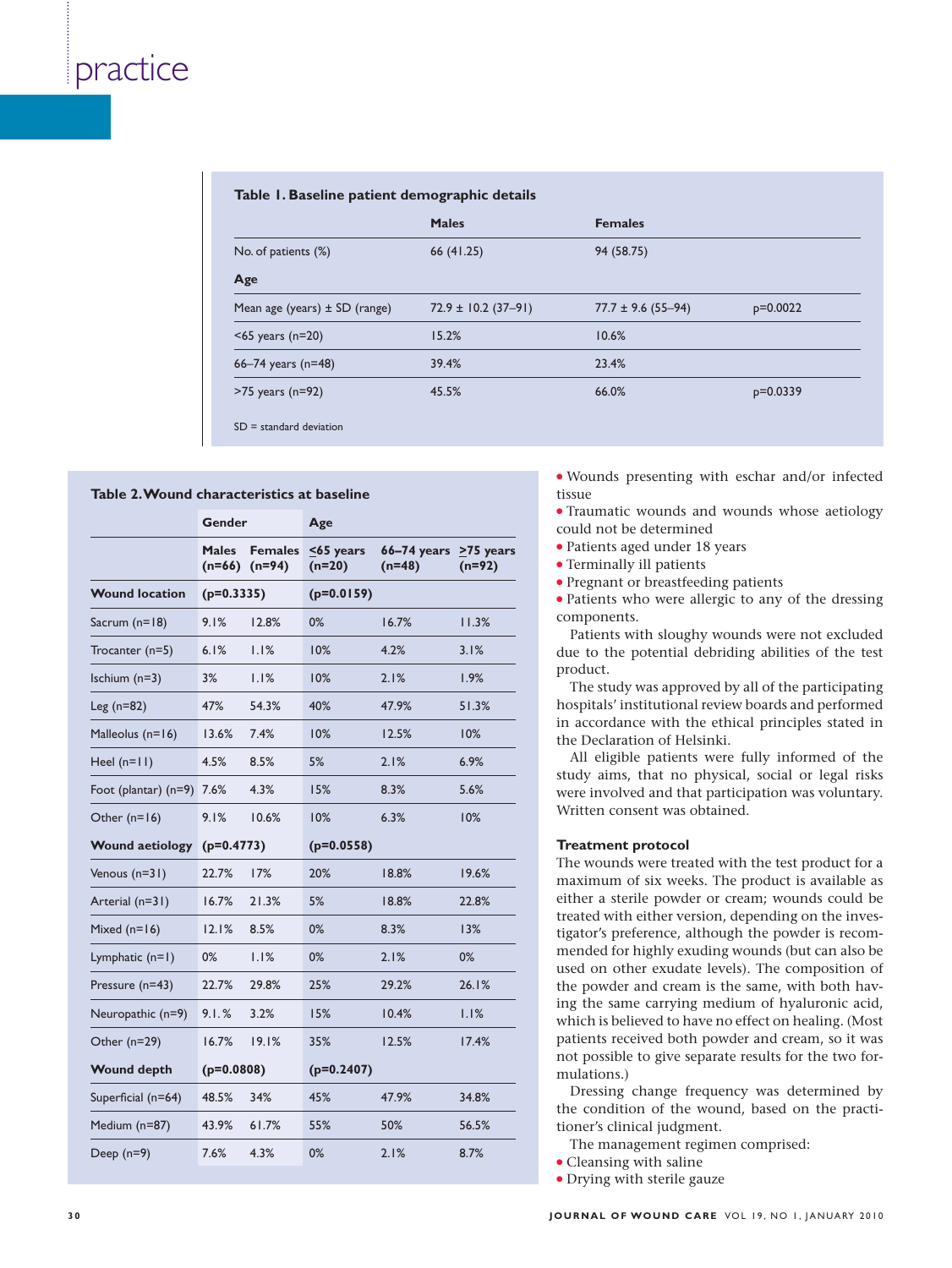• Application of the test product to the wound bed followed by a secondary wound dressing, selected on the basis of the wound aetiology and the centre's protocol.

Before enrolment, patients had previously received various advanced dressings/technologies, to which they had not responded; some were new referrals and had not received prior treatment.

#### **Assessment**

- $\bullet$  Considerable improvement, defined as a reduction in wound size of over 60%
- Moderate improvement, defined as a reduction in wound size of 40–60%

### **Statistical analysis**

### **Results**



| Assessment<br>At the study start, each wound was assessed to deter-<br>mine the wound aetiology (with a view to ensuring<br>appropriate management) and given a wound bed<br>preparation score. <sup>16</sup><br>Any reduction in wound area was measured objec-<br>tively using digital planimetry (Visitrak) two and six<br>weeks after starting treatment. Adverse events were<br>also recorded.<br>All data collected by each participating centre<br>during the study period were sent to the study<br>research office for chart review and data extraction.<br>Based on the extent of reduction in wound area at<br>the end of the treatment period, wound outcomes<br>were classified as: | Wounds (%)<br>20<br>$ 0\rangle$<br>$\mathbf 0$<br>Heated                                                                        | Considerable t           | impoundance.<br>improvement | Morsening                     |     |  |
|--------------------------------------------------------------------------------------------------------------------------------------------------------------------------------------------------------------------------------------------------------------------------------------------------------------------------------------------------------------------------------------------------------------------------------------------------------------------------------------------------------------------------------------------------------------------------------------------------------------------------------------------------------------------------------------------------|---------------------------------------------------------------------------------------------------------------------------------|--------------------------|-----------------------------|-------------------------------|-----|--|
| • Considerable improvement, defined as a reduction<br>in wound size of over 60%                                                                                                                                                                                                                                                                                                                                                                                                                                                                                                                                                                                                                  | Table 3. Relationship between change in wound area (cm <sup>2</sup> ) and<br>patient demographic data and wound characteristics |                          |                             |                               |     |  |
| · Moderate improvement, defined as a reduction in<br>wound size of 40-60%<br>• No improvement, defined as a reduction in wound                                                                                                                                                                                                                                                                                                                                                                                                                                                                                                                                                                   |                                                                                                                                 | Mean size<br>at baseline | Mean size<br>on day 14      | <b>Mean size</b><br>on day 42 |     |  |
| size of less than 40%<br>· Worsening, defined as an increase in wound size.                                                                                                                                                                                                                                                                                                                                                                                                                                                                                                                                                                                                                      | All patients                                                                                                                    | $11.2 \pm 12.1$          | $7.4 \pm 8.7*$              | $4.6 \pm 6.3*$                |     |  |
| The primary outcome measure was the reduction                                                                                                                                                                                                                                                                                                                                                                                                                                                                                                                                                                                                                                                    | Sex (p=0.769 between subgroups)                                                                                                 |                          |                             |                               |     |  |
| in wound area. We also aimed to assess any correla-<br>tion between the test product and patient demo-                                                                                                                                                                                                                                                                                                                                                                                                                                                                                                                                                                                           | Men $(n=66)$                                                                                                                    | $11.2 \pm 11.3$          | $7.6 \pm 11.3*$             | $5.2 \pm 9.1*$                |     |  |
| graphic and wound-associated factors on healing                                                                                                                                                                                                                                                                                                                                                                                                                                                                                                                                                                                                                                                  | Women (n=94)                                                                                                                    | $11.1 \pm 12.6$          | $7.2 \pm 8.5^*$             | $4.3 \pm 4.9*$                |     |  |
| outcomes.                                                                                                                                                                                                                                                                                                                                                                                                                                                                                                                                                                                                                                                                                        | Age (p=0.673 between subgroups)                                                                                                 |                          |                             |                               |     |  |
| <b>Statistical analysis</b><br>Continuous variables are reported as mean values ±                                                                                                                                                                                                                                                                                                                                                                                                                                                                                                                                                                                                                | $<$ 65 years (n=20)                                                                                                             | $10.0 \pm 10.4$          | $5.7 \pm 5.4*$              | $4.2 \pm 5.0^*$               |     |  |
| standard deviations. Statistical analysis of independ-                                                                                                                                                                                                                                                                                                                                                                                                                                                                                                                                                                                                                                           | 66-74 years (n=48)                                                                                                              | $9.8 \pm 7.4$            | $6.7 \pm 6.0*$              | $4.2 \pm 4.2^*$               |     |  |
|                                                                                                                                                                                                                                                                                                                                                                                                                                                                                                                                                                                                                                                                                                  | $>75$ years (n=92)                                                                                                              | $12.1 \pm 8.1$           | $8.1 \pm 10.3*$             | $5.0 \pm 7.5*$                |     |  |
| ent variables was performed using the Student's<br>t-test and variance analysis and, in case of multiple<br>comparisons, using the Bonferroni correction for<br>the critical value of statistical significance.                                                                                                                                                                                                                                                                                                                                                                                                                                                                                  | Wound aetiology (p=0.775 between subgroups)                                                                                     |                          |                             |                               |     |  |
| Discrete variables were analysed using non-para-                                                                                                                                                                                                                                                                                                                                                                                                                                                                                                                                                                                                                                                 | Venous $(n=31)$                                                                                                                 | $10.4 \pm 8.7$           | $6.3 \pm 6.1*$              | $3.9 \pm 5.3*$                |     |  |
| metric methods such as the chi-square test, with the                                                                                                                                                                                                                                                                                                                                                                                                                                                                                                                                                                                                                                             | Arterial (n=31)                                                                                                                 | $10.7 \pm 9.7$           | $6.3 \pm 5.1*$              | $3.6 \pm 3.8$ *               | 3 I |  |
| Yates correction where appropriate. <sup>17-19</sup>                                                                                                                                                                                                                                                                                                                                                                                                                                                                                                                                                                                                                                             | Mixed $(n=16)$                                                                                                                  | $18.9 \pm 25.5$          | $15.3 \pm 18.7^*$           | $9.5 \pm 13.0^*$              |     |  |
| <b>Results</b><br>In all, 160 patients were evaluated. Baseline patient                                                                                                                                                                                                                                                                                                                                                                                                                                                                                                                                                                                                                          | Pressure (n=43)                                                                                                                 | $11.6 \pm 10.1$          | $8.2 \pm 7.6^*$             | $5.5 \pm 5.3*$                |     |  |
| demographic details are summarised in Table 1. The                                                                                                                                                                                                                                                                                                                                                                                                                                                                                                                                                                                                                                               | Neuropathic (n=9)                                                                                                               | $8.7 \pm 7.0$            | $5.2 \pm 6.5^*$             | $3.3 \pm 5.5^*$               |     |  |
| difference in the mean age of men and women (72.9<br>versus 77.7 years), although moderate, was statisti-<br>cally significant, with a significantly higher percent-<br>age of females (66% versus 45.5% males) in the sub-<br>group of patients aged over 75 years.<br>Ulcer aetiology comprised:<br>$\bullet$ Venous (19.4%)                                                                                                                                                                                                                                                                                                                                                                   | Other $(n=30)$<br>Results are given as mean ± SD;<br>* p<0.01 versus baseline;<br>† p<0.01 versus day 14                        | $8.4 \pm 9.0$            | $4.8 \pm 5.2^*$             | $3.1 \pm 4.5^*$               |     |  |
| JOURNAL OF WOUND CARE VOL 19, NO 1, JANUARY 2010                                                                                                                                                                                                                                                                                                                                                                                                                                                                                                                                                                                                                                                 |                                                                                                                                 |                          |                             |                               |     |  |

▲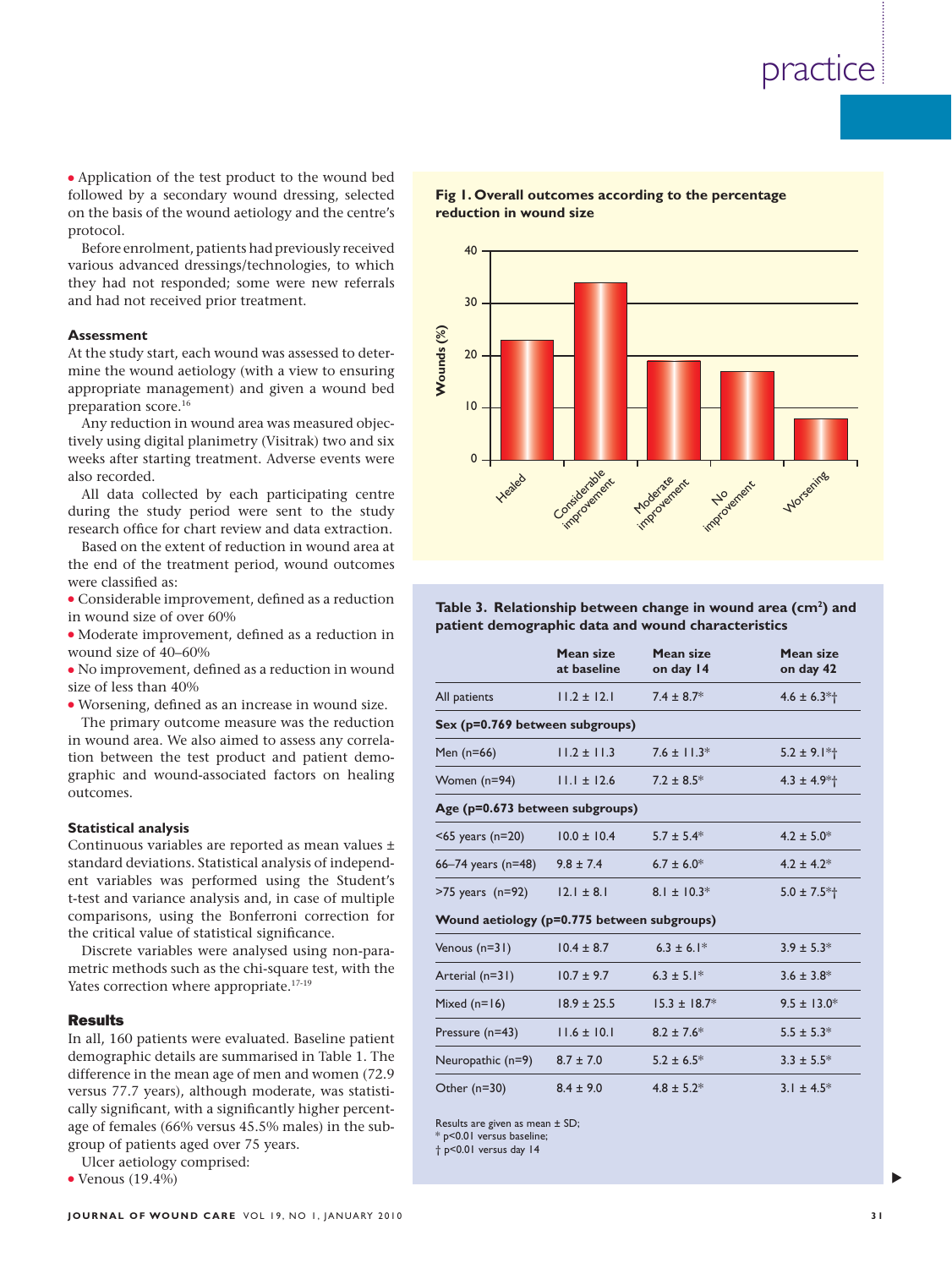| $s$ ize and patient demographic and wound characteristics |                 |                           |                           |  |  |
|-----------------------------------------------------------|-----------------|---------------------------|---------------------------|--|--|
|                                                           | Wound<br>healed | $>60\%$ area<br>reduction | $>40\%$ area<br>reduction |  |  |
| <b>Sex</b>                                                | $p=0.526$       | $p=0.275$                 | $p=0.266$                 |  |  |
| Men (n=66)                                                | 25.8%           | 62.2%                     | 69.7%                     |  |  |
| Women (n=94)                                              | 20.2%           | 52.1%                     | 78.7%                     |  |  |
| Age                                                       | $p = 0.537$     | p=0.992                   | $p=0.713$                 |  |  |
| $\leq$ 65 years (n=20)                                    | 15%             | 55%                       | 75%                       |  |  |
| 66-74 years (n=48)                                        | 25%             | 56.3%                     | 70.8%                     |  |  |
| $>75$ years (n=92)                                        | 22.8%           | 56.6%                     | 77.2%                     |  |  |
| <b>Wound aetiology</b>                                    | $p=0.337$       | $p=0.649$                 | $p = 0.544$               |  |  |
| Venous (n=31)                                             | 25.8%           | 61.3%                     | 74.2%                     |  |  |
| Arterial (n=31)                                           | 19.4%           | 64.6%                     | 87.1%                     |  |  |
| Mixed $(n=16)$                                            | 12.5%           | 43.8%                     | 62.5%                     |  |  |
| Pressure (n=43)                                           | 16.3%           | 48.9%                     | 72.1%                     |  |  |
| Neuropathic (n=9)                                         | 44.4%           | 55.5%                     | 77.8%                     |  |  |
| Other (n=30)                                              | 30%             | 60%                       | 73.3%                     |  |  |
| <b>Wound depth</b>                                        | $p=0.044$       | $p=0.002$                 | $p=0.052$                 |  |  |
| Superficial (n=64)                                        | 31.3%           | 71.9%                     | 81.3%                     |  |  |
| Medium (n=87)                                             | 18.4%           | 48.3%                     | 73.6%                     |  |  |
| Deep $(n=9)$                                              | 0%              | 22.2%                     | 44.4%                     |  |  |
| <b>Baseline area</b>                                      | $p=0.000$       | $p=0.002$                 | $p=0.140$                 |  |  |
| $<5cm2$ (n=54)                                            | 42.6%           | 75.9%                     | 85.2%                     |  |  |
| $5 - 9$ cm <sup>2</sup> (n=41)                            | 12.2%           | 36.6%                     | 65.9%                     |  |  |
| $10 - 19$ cm <sup>2</sup> (n=40)                          | 15%             | 52.5%                     | 75%                       |  |  |
| $\geq$ 20cm <sup>2</sup> (n=25)                           | 8%              | 52%                       | 68%                       |  |  |

**Table 4. Relationship between percentage reduction in wound size and patient demographic and wound characteristics**

#### **References**

**1** Falanga V. Wound bed preparation: science applied to practice. In: European Wound Management Association (EWMA). position document. Wound Bed Preparation in Practice. MEP, 2004. **2** Russell L. The importance of patients' nutritional status in wound healing. In: White, J.R. (ed). Trends in Wound Care. Volume II. Quay Books, 2003.

- $\bullet$  Arterial (19.4%)
- Mixed venous/arterial (10%)
- $\bullet$  Lymphatic (0.6%)
- $\bullet$  Pressure (26.9%)
- Neuropathic (5.6%)
- Other (18.1%)

All patients with venous leg ulcers received compression both before and during the trial.

Details on the baseline wound characteristics are given in Table 2. Distribution of wound types and grade did not vary significantly with sex or age, although location appeared to vary significantly with age. However, due to the small size of the subgroups, such a result should only be interpreted in a descriptive manner.

The product was well tolerated and no adverse events were experienced.

### **Wound area reduction**

Fig 1 outlines the reduction in wound area. Statistical analysis revealed a significant reduction in the mean wound area after two  $(7.4 \pm 8.7 \text{cm}^2)$  and six weeks  $(4.6 \pm 6.3 \text{cm}^2)$  compared with baseline  $(11.2 \pm 12.1 \text{cm}^2, \text{p} < 0.01)$  (Table 3).

Interestingly, the mean wound area had also significantly reduced after six weeks when compared with after two weeks of treatment (p<0.01). No statistically significant difference in the trend between aetiologies was observed (p=0.775, Anova test with Bonferroni correction).

No significant relationship was observed between the reduction in wound area and gender (p=0.769, Anova test with Bonferroni correction) or age (p=0.673, Anova test with Bonferroni correction) (Table 3).

At the final follow-up:

- 36 patients (23%) had healed
- 54 (34%) had improved considerably
- 30 (19%) had moderately improved
- 27 (17%) were stagnating
- $\bullet$  13 (8%) were worsening.

Just over three-quarters of the patients (n=120, 76%) had positive outcomes (>40% reduction in ulcer size).

Fig 2 shows examples of wounds before treatment and at the final follow-up.

More men (25.8%) than women (20.2%) healed completely (Table 4). Although healing outcomes varied with wound aetiology, no statistically significant differences were observed; none of the deep wounds healed, with only 44.4% achieving a >40% reduction. Conversely, 31.3% of the superficial and 18.4% of the medium-sized wounds healed, while 81.3% of the superficial and 73.6% of the medium-sized wounds achieved a positive outcome.

### **Cost-analysis**

From a sample of 97 patients, we collected data on the number and quantity of dressings used for a preliminary pharmaco-economic evaluation (Table 5). The sample comprised the first 100 patients enrolled into the study minus three drop-outs.

The average number of test-product applications changes per week varied from 2.2 (for superficial wounds) to 2.9 (deep wounds), with no statistically significant difference regarding depth.

The average cost per product (excluding nursing costs) was  $\epsilon$ 3.58 for superficial wounds,  $\epsilon$ 3.53 and  $€4.40$  for medium and deep wounds, respectively; the average cost for each test product was  $€3.63$ .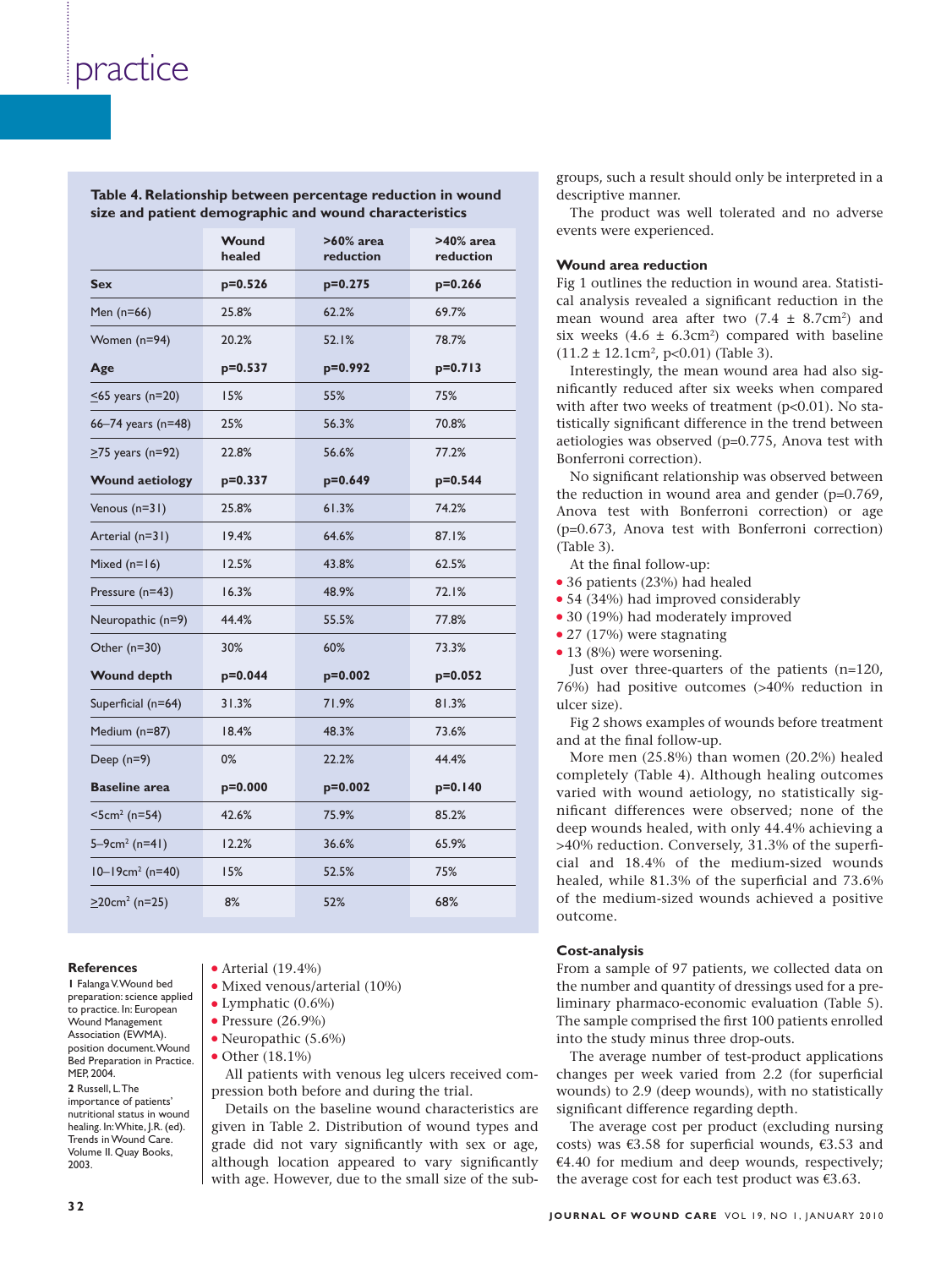### **Fig 2. Healing of chronic wounds during treatment with the test product**



Vascular ulcer at the dorsum of the foot before treatment (a) and at final follow-up  $(b)$ ;

heel pressure ulcer at the initial visit  $(c)$  and at final follow-up (d);

leg ulcer after surgical removal of nodular neoformation before (e) and after six weeks of treatment  $(f)$ 

**3** British Association for Parenteral and Enteral Nutrition. MUST (Malnutrition Universal Screening Tool) Nutritional Assessment Tool. BAPEN; 2003. Available at: http:// www.bapen.org.uk/

**4** National Institute for Health and Clinical Excellence. Nutritional Support in Adults. NICE guideline. NICE, 2006. Available at: http://guidance. nice.org.uk/CG32 **5** Legendre C., Debure C., Meaume S. et al. Impact of protein deficiency on venous ulcer healing. | Vasc Sur 2008; 48: 688-693. **6** Pinchcofsky-Devin, G. Nutrition and wound healing. J Wound Care 1994; 3: 231-234. **7** Pinchcofsky-Devin, G, Kavinski, M.V. Correlation of pressure sores and nutritional status. JAGS 1986; 34: 435-440. **8** Harding, K.G., Morris, H. L., Patel, G.K. Science, medicine and the future: healing chronic wounds. BMJ 2002; 324: 160-163. **9** Gray, D., Cooper, P. Nutrition and wound healing: what is the link? J Wound Care 2001;10: 86-89.

### **Discussion**

Preclinical evidence of the test product as a modulator of the inflammatory phase and preliminary results, presented at a meeting, from a small number of patients provided the rationale for this observational study. The primary outcome was the change in ulcer area during the six-week treatment period. A significant mean reduction was reported after only two weeks.

The efficacy of early healing as a prognostic indicator is not unanimously supported, $20,21$  although some believe that it is a strong predictor of the healing trajectory,21-26 and a percentage reduction after two weeks of treatment has been suggested as a reliable prognostic index for the healing of deep venous leg ulcers.27,28

Unfortunately, there were too few (11/160) deep ulcers in out study for the latter point to be relevant here. Nevertheless, we believe that the significant reductions in ulcer area achieved after two weeks of treatment in wounds that had been 'stuck' for six months — a duration that is associated with poor healing<sup>29</sup> — might indicate a 'reawakening' of the healing mechanisms.

In our experience, controlling persistent inflammation in chronic open wounds may restart the healing process, an observation that is strengthened by our results. Indeed, ulcers that achieved good results within 15 days had the best outcomes. This suggests that, as well as providing nutrients topically to the wound, the product may have helped to modulate inflammation.

In our study, 23% of the wound healed completely within six weeks and 53% reduced by over 40%, resulting in 76% having positive outcomes. While we believe these results are encouraging, it is difficult to compare them with most other clinical studies as they assessed healing over a longer period (12–24 weeks).

Our data are consistent with those of Jones et al.,<sup>30</sup> who found that neither sex, age nor wound aetiology were associated with healing.

In our study, smaller wounds achieved the highest rates of healing, whereas deeper wounds achieved the poorest outcomes, which is consistent with other studies.30-34

Study limitations include the lack of a control group. However, literature data, along with our clin-